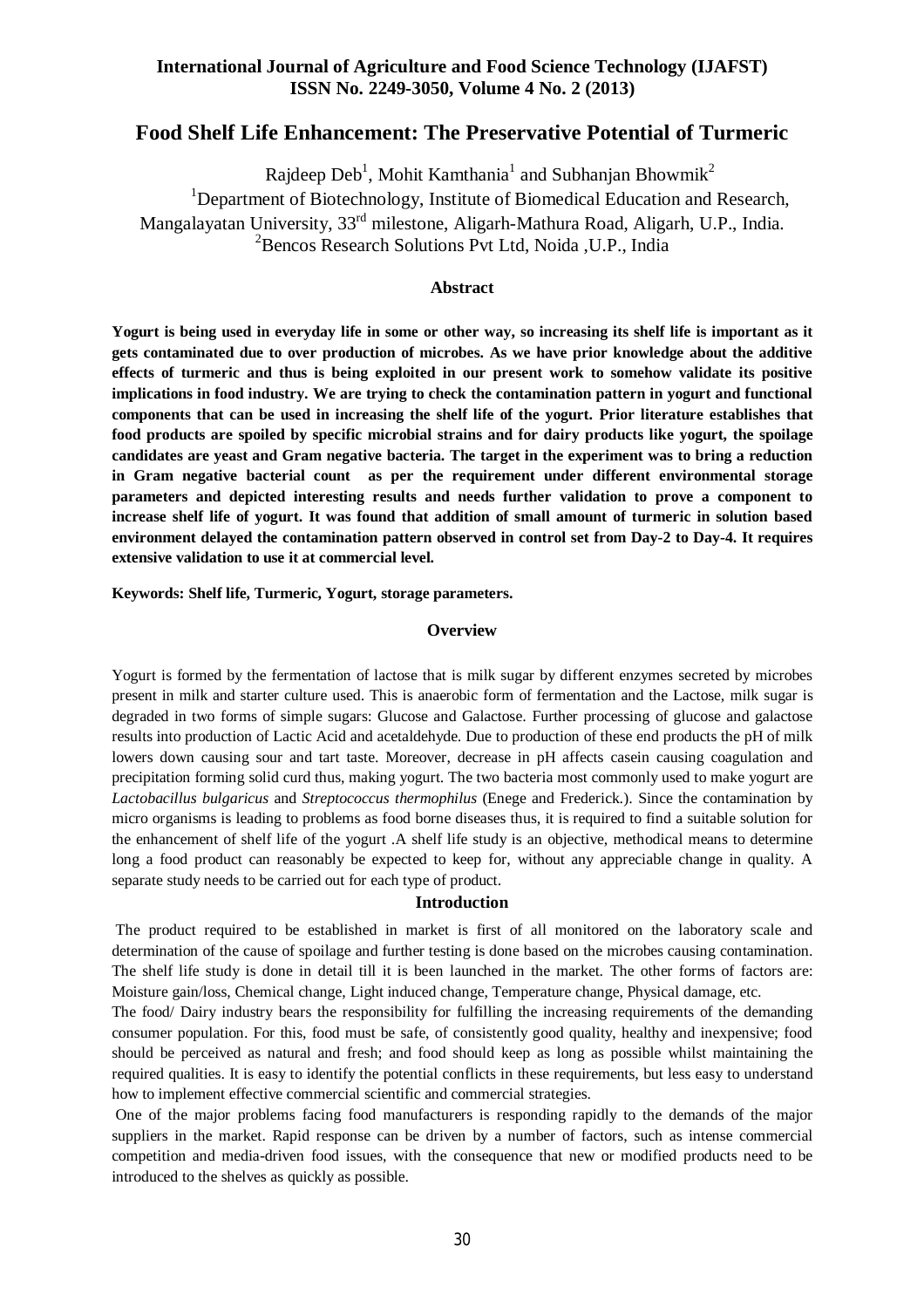## **International Journal of Agriculture and Food Science Technology (IJAFST) ISSN No. 2249-3050, Volume 4 No. 2 (2013)**

Manufacturers have an increasing range of technologies and ingredients with which to design these qualities into their products, but then face the enormous difficulty of trying to assess how these qualities will be maintained over the intended shelf-life. Commercial pressures are such that the development timescale for a new product can be so short that there is little or no opportunity to establish how the product quality is maintained on storage. The food industries can exert significant control over product safety and shelf-life through careful selection of raw materials/ingredients, the processing they receive and how they are packaged and stored. Poor hygiene practices will result in contamination of products. The shelf-life of food products will be affected by the microbiological quality of the raw materials/ingredients, product formulation, processing stages, packaging and the subsequent temperatures employed during transport, storage, retail display, catering and domestic use. All of these stages must be considered prior to and during determination of product shelf-life.

The determination of product shelf-life typically begins at the product development stage. Food product development involves the initial product concept, through to sample production and finally, a finished product produced on a commercial scale for consumer purchase and use. However, irrespective of the stage a food product is at in its development, it is important to ensure that shelf-life is considered at each stage and determined accurately using all available data.

**Experimental set up and methodology**: We considered yogurt as a food model and carry an extreme and wide range of contamination study under various possible conditions for a window period of seven days (a week) and took the observation data every day. The data were collected in two sets so that the reported data are authentic and validated. Out of the different conditions where the samples were allowed to suffer contamination, the maximum contamination was seen in the sample of yogurt incubated at  $37^{\circ}$ C which was badly contaminated till the  $7<sup>th</sup>$  day.

Thus for Incubator environment, a second set of yogurt was set but this time with different concentration of turmeric solutions, so as to find the antimicrobial properties of turmeric. After trying out several concentrations, it was found that 2% of turmeric solution applied in 1 ml volume in 50 ml of the yogurt sample was minimally enough to work as a check for the contamination.

A further 7 day window was kept for the sample injected with 2% turmeric and kept in incubator and daily observation was sincerely noted against the data gathered from control samples earlier. Fortunately, it was observed that the 2% turmeric-applied samples were showing lesser contamination as compared to control set and after performing the Gram staining and microscope study of the prepared slides, the turmeric applied samples showed lesser fungal and yeast count compared to the control. Several biochemical tests were carried out(detailed in table below) which also gave similar inference to support the finding and established the effectiveness of turmeric as a

#### **Results of the Biochemical tests performed on 2% Turmeric Solution applied samples set in incubator**

| <b>Sample</b>    | <b>Catalase</b> | <b>Mac</b> conkey          | Methyl Red              | <b>Voges</b><br><b>Proskauer</b> | <b>Indole</b> | <b>Simon</b><br><b>Citrate</b> | <b>GramPositive/</b><br><b>Negative</b> |
|------------------|-----------------|----------------------------|-------------------------|----------------------------------|---------------|--------------------------------|-----------------------------------------|
| DAY <sub>1</sub> | Positive        | Positive                   | Negative                | Positive                         | Negative      | Positive                       | Positive rods, bacillus                 |
| DAY 2            | Positive        | Positive                   | Negative                | Positive                         | Negative      | Positive                       | Positive rods                           |
| DAY 3            | Positive        | Positive                   | Negative                | Positive                         | Negative      | Positive                       | Positive Rods                           |
| DAY 4            | Positive        | Negative (Pink<br>Color)   | Positive (red<br>color) | Negative                         | Positive      | Negative                       | Positive rods                           |
| DAY <sub>5</sub> | Positive        | Positive (yellow<br>color) | Positive (red<br>color) | Negative                         | Positive      | Positive                       | Negative rods                           |